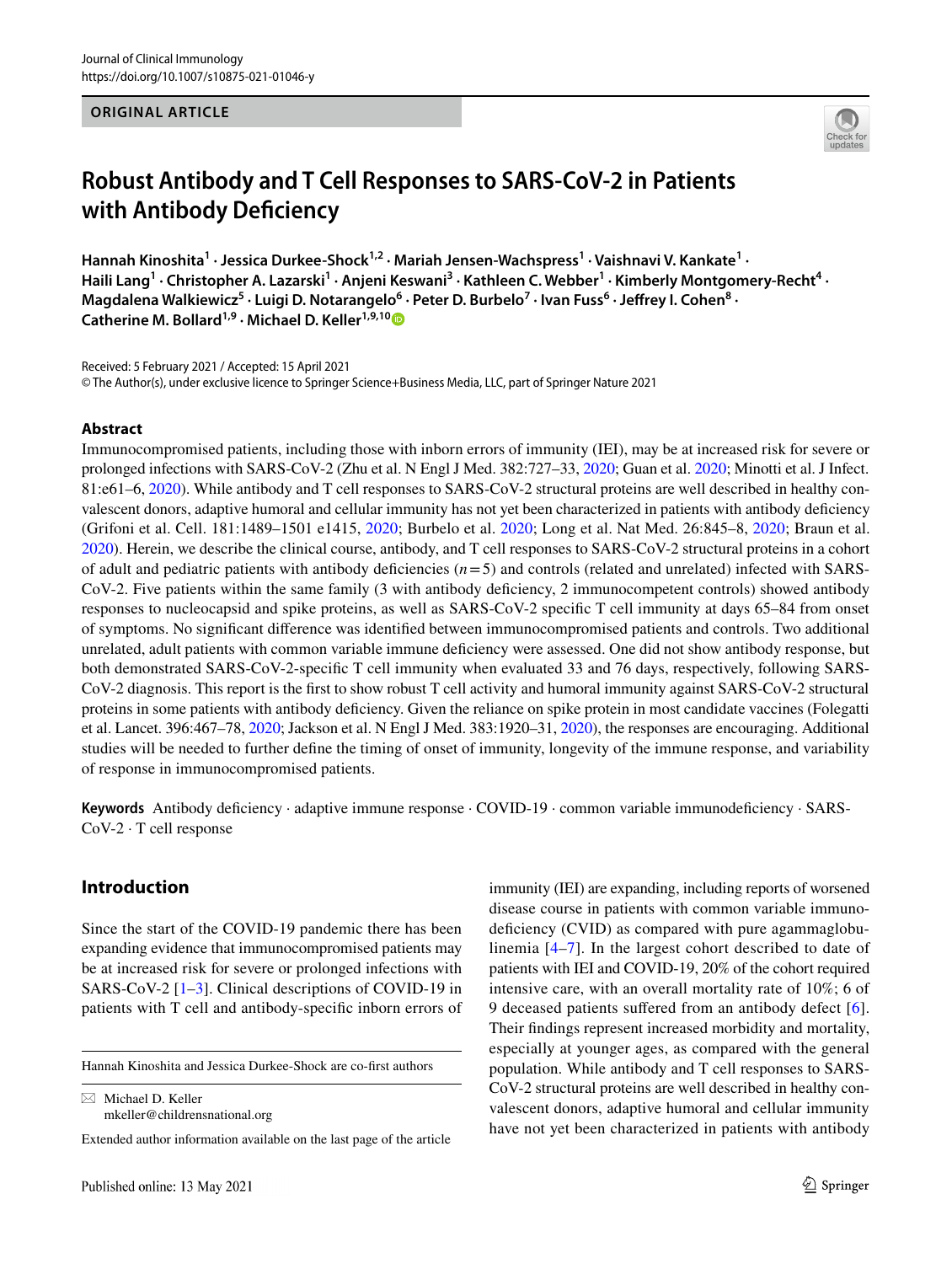deficiencies  $[8-11]$  $[8-11]$ . Here, we describe five patients affected with antibody deficiencies who developed mild symptoms of COVID-19 and provide comprehensive analysis of their adaptive immune responses.

# **Methods**

All patients provided written informed consent for clinical data and blood sample collection on protocols approved by the National Institutes of Health Institutional Review Board, in concordance with ethical standards as put forth by the Declaration of Helsinki.

### **Serology Assays**

SARS-CoV-2 antibody testing was performed via luciferase immunoprecipitation assay on all subjects as previously described [[9\]](#page-6-1). Briefy, plasma samples were incubated with spike and nucleocapsid proteins fused to *Gaussia* and *Renilla* luciferase, respectively. Protein A/G beads were added, and samples were washed prior to addition of coelenterazine substrate (Promega). A Berthold 165 LB 960 Centro Microplate Luminometer was used to measure luciferase activity in light units. Antibody levels were reported as the geometric mean level with 95% confdence interval. As described previously, cutoff limits for determining positive antibodies in the SARS-CoV-2-infected samples were based on the mean plus 3–4 standard deviations of the serum values derived from uninfected blood donor controls for nucleocapsid (125,000 LUs) and spike (45,000 LUs) [[9](#page-6-1)]. Percentages for categorical variables, median, mean, standard deviation and range, and geometric mean were used to describe the data. Unpaired *t* tests were used for statistical analysis.

## **T Cell Assays**

Testing of T cell responses was performed via stimulation of peripheral blood mononuclear cells with peptide libraries encompassing SARS-CoV-2 structural proteins as previously described [\[12\]](#page-6-7). Cells were then cultured for 10 days in 96-well plates with IL-4 (400 IU/mL) and IL-7 (10 ng/ mL). On day 10, expanded viral specifc T cells (VSTs) were harvested.  $2 \times 10^5$  VSTs were plated in a 96-well plate and re-stimulated with SARS-CoV-2 structural proteins pooled pepmixes or actin (negative control) with CD28/CD49d (BD Biosciences) and anti-CD107a- Pe-Cy7 antibody. After 1 h of stimulation, brefeldin A (Golgiplug; BD Biosciences, San Jose, CA, USA) and monensin (GolgiStop; BD Biosciences, San Jose, CA, USA) were added. Cells were then incubated for an additional 4 h. Cell viability was assessed using Live-Dead Aqua. Cells were surface stained with

fuorophore-conjugated antibodies against CD3-BV785, CD4-BV605, CD8- BV421, TCRαβ-PerCP Cy5.5, TCRγδ-APC-Fire750, CCR7-FITC, CD45-RO-PE Dazzle, HLA-DR-Alexaflour 700, and CD56-BV650 (Miltenyi Biotec; BioLegend). Cells were fxed, permeabilized with Cytofx/ Cytoperm solution (BD Biosciences), and subsequently stained with IFN-γ-APC and TNF-α-PE (Miltenyi Biotec). All samples were acquired on a CytoFLEX cytometer (Beckman Coulter, Brea, CA, USA). The gating strategy for analysis is presented in Supplemental Fig. 2 .

## **Results**

### **Clinical History**

#### **Immunodefciency History**

The proband of the kindred (P1) is an 11-year-old boy with CVID, atopy, celiac disease, and recurrent infections beginning in the frst year of life. He is currently treated with immunoglobulin replacement therapy with improvement in infections (Supplemental Table 1). His twin brother (P2) had a history of periodic fever, apthous stomatitis, pharyngitis, adenitis (PFAPA), recurrent sinusitis, eosinophilic esophagitis, and environmental allergies, as well as hypogammaglobulinemia (Supplemental Fig. 1) [[13](#page-6-8)]. Their younger sister (P3) has history of recurrent sinopulmonary infections, otitis media requiring myringotomy tubes, pharyngitis with subsequent tonsillectomy, as well as atopy with a normal immunologic evaluation  $[14]$  $[14]$ . Their mother (P4) also has specific antibody defciency with recurrent sinopulmonary infection and atopy. She is currently managed with early antibiotic therapy for infections and frequent booster vaccinations. P2, P3, and P4 have never received immunoglobulin therapy. Whole-exome sequencing performed on the proband did not identify any a causative variant (for additional clinical information, see Supplemental data S1).

Patient 6 (P6) is an unrelated 48-year-old male who was diagnosed with CVID at the age of 34 years in the setting of recurrent sinusitis, thrombocytopenia, leukopenia, and splenomegaly (Supplemental Table 2). He is currently treated with immunoglobulin replacement therapy and amantadine prophylaxis, but with ongoing infectious and non-infectious complications. Whole-exome sequencing did not reveal a causal genetic variant.

Patient 7 (P7) is an unrelated 21-year-old female with CVID diagnosed at the age of 14 years in the setting of alopecia areata and idiopathic thrombocytopenic purpura. Her course was complicated by anti-phospholipid syndrome and respiratory infections. She is currently treated with subcutaneous immunoglobulin and hydroxychloroquine. Whole-exome sequencing revealed 2 previously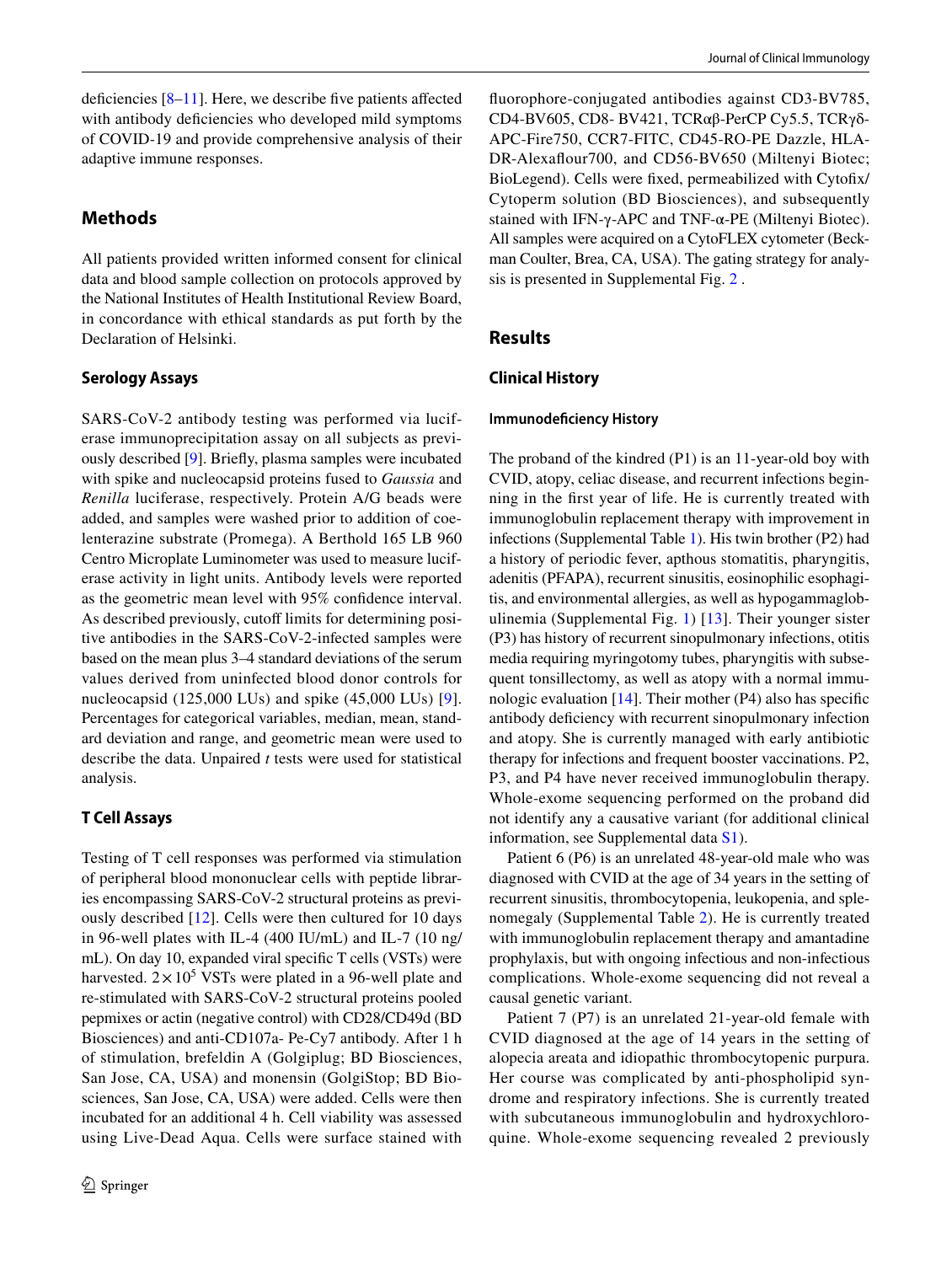reported compound heterozygous variants in TNFRSF13B  $(c.310$  T > C, p.Cys104Arg and c.260 T > A, p.Ile87Asn) which are believed to be contributory to her CVID [\[15](#page-6-10)[–17](#page-6-11)].

#### **SARS‑CoV‑2 History**

With regard to the kindred, the healthy father (P5) had onset of fever progressing to fatigue, anosmia, and cough in August of 2020. Symptoms persisted for 14 days, with a normal chest X-ray during his disease course. SARS-CoV-2 PCR was positive on the second day of illness. A day later, two of the children (P2 with hypogammaglobulinemia and P3) developed 2 days of fever without respiratory symptoms. P3 had persistent anosmia lasting weeks. Twenty days after the frst family member became ill, the mother with SAD (P4) developed fever, fatigue, severe headache, and anosmia, with persistent symptoms over several weeks. SARS-CoV-2 testing was not performed on the other family members at the time of illness. Patient 1 with CVID remained asymptomatic when his family was ill. All family members recovered without need for hospitalization or treatment.

In November 2020, P6 with CVID (unrelated) was incidentally found to be SARS-CoV-2 positive on admission for post-operative bleeding after surgery for benign prostatic hypertrophy. His only symptoms of SARS-CoV-2 infection were dry mouth and cough 3 days after diagnosis. His course was otherwise uncomplicated.

P7 with CVID (unrelated) developed nasal and sinus congestion, mild anosmia, and fatigue in November of 2020. SARS-CoV-2 PCR was positive on day 4 of illness, with return to baseline 10 days after testing.

Five additional pediatric and adult immunocompetent controls with mild  $(n=4)$  to severe  $(n=1)$  symptoms of SARS-CoV-2 infection were included in the analysis for comparison.

#### **Serologic Responses**

SARS-CoV-2 antibody testing was performed via luciferase immunoprecipitation assay on the kindred 84 days after the frst family member developed symptoms (P5). At that time, P2, P3 and P4 were 79 days, 80 days, and 65 days, respectively, from the onset of their own symptoms. Patient 6 was evaluated 33 days following detection of SARS-CoV-2 infection by PCR testing. Patient 7 was evaluated 80 days after frst developing symptoms. All fve subjects in our kindred (P1–P5) had detectable antibodies targeting both spike (median  $LU = 2.43 \times 10^6$ ) and nucleocapsid (median  $LU = 1.33 \times 10^6$ , Fig. [1\)](#page-2-0) proteins of SARS-CoV-2. In contrast, P6 is seronegative for spike  $(LU = 2.16 \times 10^4)$  and nucleocapsid ( $LU = 4.45 \times 10^4$ ), while P7 is seropositive for spike (LU =  $6.61 \times 10^5$ ) and nucleocapsid (LU =  $8.29 \times 10^5$ ) (Fig. [1\)](#page-2-0). Antibody levels of additional pediatric and adult immunocompetent controls evaluated after SARS-CoV-2 infection are included for comparison (Fig. [1\)](#page-2-0).

#### **T Cell Responses**

Intracellular cytokine staining demonstrated specifc CD4<sup>+</sup> T cell responses in all affected patients  $(n=5)$  targeting spike (mean IFN- $\gamma$ /TNF- $\alpha$ <sup>+</sup> 0.75%; standard deviation [SD] 0.62), membrane (mean IFN- $\gamma$ /TNF- $\alpha$ <sup>+</sup> 1.94%; SD 1.9), and nucleocapsid (mean IFN- $γ$ /TNF-α<sup>+</sup> 1.58%; SD 1.37) (Fig. [2a](#page-3-0), Supplemental Fig. 3). All immunocompetent control patients  $(n=7)$  demonstrated specific CD4<sup>+</sup> T cell responses to spike (mean IFN- $\gamma$ /TNF- $\alpha^+$  0.33%; SD 0.20), membrane (mean IFN- $\gamma$ /TNF- $\alpha^+$  1.12%; SD 0.80), and nucleocapsid (mean IFN- $\gamma$ /TNF- $\alpha$ <sup>+</sup> 0.75%; SD 0.89) (Fig. [2b](#page-3-0), Supplemental Fig. 3). Specifcity was determined as a response  $>2\times$  the mean of the negative control, actin (mean IFN- $\gamma$ /TNF- $\alpha$ <sup>+</sup> 0.025%; SD 0.05). There is no statistically signifcant diference between the afected patients and control groups with respect to CD4<sup>+</sup> T cell responses to actin  $(p=0.67)$  or any of the SARS-CoV-2 proteins: membrane  $(p=0.32)$ , envelope ( $p=0.86$ ), nucleocapsid ( $p=0.23$ ), or spike ( $p=0.13$ ) (Fig. [2c](#page-3-0)). Single IFN- $\gamma^+$  and TNF- $\alpha^+$  CD4<sup>+</sup> populations are reported in Supplemental Table 3. Afected and control patients did not show appreciable CD8+ T cell responses (Supplemental Fig. 4). CD107a expression was minimal and did not difer between patients with antibody deficiency compared to immunocompetent controls (data not shown).

<span id="page-2-0"></span>**Fig. 1** Antibody responses as measured by LIPS assay for patients with antibody deficiencies (P1, P2, P4, P6, P7) in black compared to immunocompetent controls (P3, P5, C1-C5) in red for nucleocapsid (**a**) and spike (**b**). Negative cutoff values (denoted by the dotted line) are based on uninfected negative controls as previously described



**Negative** cut off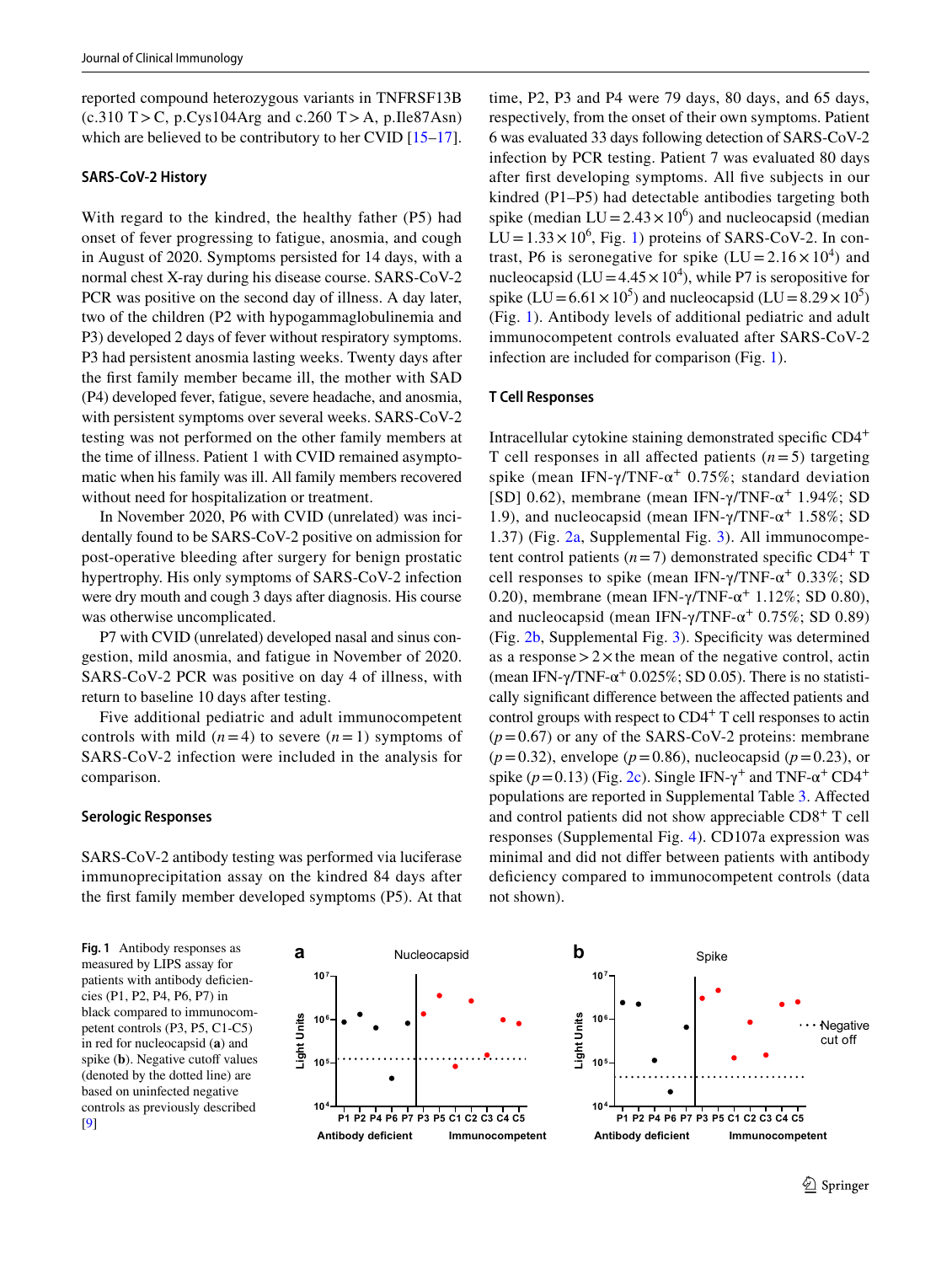

<span id="page-3-0"></span>**Fig. 2** Flow cytometry of CD4+ cells positive for IFN-γ and TNF- $\alpha$  for actin (negative control), and for SARS-CoV-2 membrane, envelope, nucleocapsid, and spike for (a) affected patient (P1) and (**c**) immunocompetent control patient (P5). Mean percent positive IFN- $\gamma$  and TNF- $\alpha$  responses by intracellular flow cytometry for CD4+ cells for membrane, envelope, nucleocapsid, and spike are presented graphically (**c**) for antibody-defcient (in black) and

#### **Memory T Cell Phenotype**

Memory T cell phenotype of SARS-CoV-2-specifc cells was evaluated after 10 days of VST microexpansion. In P1-P5, SARS-CoV-2-specific CD3<sup>+</sup> cells were primarily effector (mean 78.59%; SD 10.7) and central memory (mean 20.83%; SD 10.5) T cells. Patient 6 (unrelated) also had detectable SARS-CoV-2-specific CD3<sup>+</sup> cells comprising both effector  $(14.74\%)$  and central memory T cell  $(55.21\%)$ populations despite an undetectable humoral response. Patient 7 had detectable SARS-CoV-2-specific CD3<sup>+</sup> cells comprising efector (51.92%), central memory (26.71%), naïve (16.92%), and terminal effector  $(4.45%)$  memory T cell populations. The specific  $CD4<sup>+</sup>$  T cell memory response in the affected patients was predominantly effector memory for membrane (mean 70.89%; SD 39.72), nucleocapsid (mean 68.63%; SD 39.40), and spike (mean 76.86%; SD 20.75) (Fig. [3](#page-4-0)). The specific  $CD4<sup>+</sup>$  T cell memory response

immunocompetent (in red) patients. Specificity was determined as a response  $>2\times$  the mean of the negative control (actin) as denoted by the dotted line. No signifcant diference between afected and control CD4 T cell response for actin  $(p=0.67)$ , membrane  $(p=0.32)$ , envelope ( $p=0.86$ ), nucleocapsid ( $p=0.23$ ), and spike ( $p=0.13$ ) was found by unpaired *t* test. Flow plots for other patients and controls are shown in supplemental Fig. 3

in the control patients is predominantly efector for membrane (mean 90.87%; SD 5.62), envelope (mean 73.32%; SD 1.80), nucleocapsid (mean 91.1%; SD 4.03), and spike (mean  $85.32\%$  $85.32\%$  $85.32\%$ ; SD 11.56) (Fig. 3). There was no significant diference in CD4+ T cell memory response for spike between afected and control patients with respect to naïve  $(p=1.0)$ , central memory  $(p=0.63)$ , effector memory  $(p=0.62)$ , and terminal effector  $(p=0.57)$  T cells. Overall, the T cell responses in all the CVID patients were not signifcantly diferent from healthy adult and pediatric convalescent subjects (additional data not shown).

## **Discussion**

To date, there are very little data on adaptive immune responses to SARS-CoV-2 in patients with IEI. Though it may be expected that antibody responses could be impaired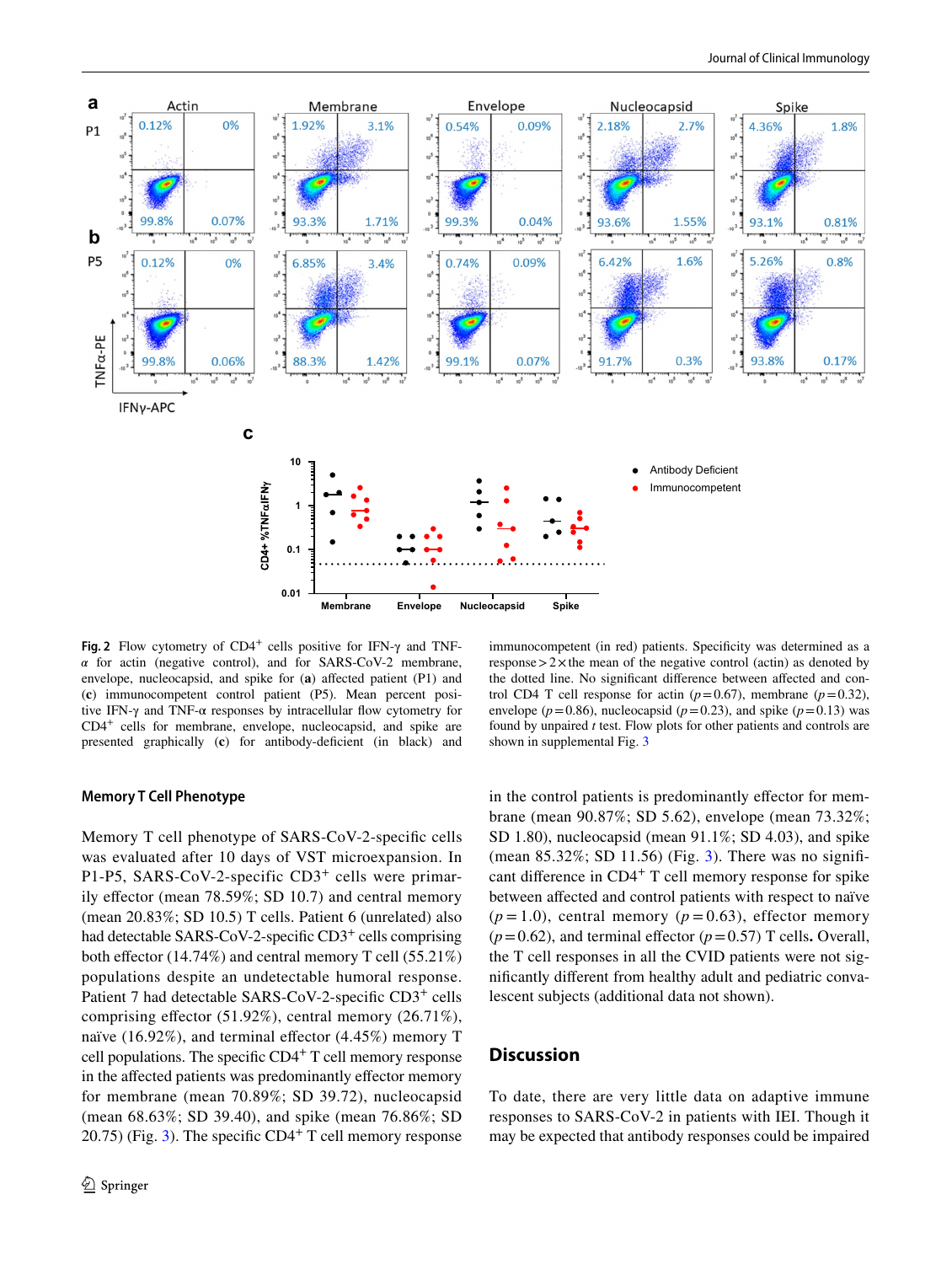



<span id="page-4-0"></span>**Fig. 3** Flow cytometry memory phenotype of CD4<sup>+</sup> cells positive for IFN-γ and TNF-*α* in antibody-deficient (in black) and immunocompetent control (in red) patients. Percent distribution and mean (horizontal lines) are shown for each T cell phenotype (naïve, central memory,

efector memory and terminal efector) based on stimulation with each peptide library evaluated (membrane (**a**), envelope (**b**), nucleocapsid (**c**), spike (**d**))

in patients with various forms of antibody defciency, it has been demonstrated that some patients with CVID do have detectable primary antibody responses to viral antigens (e.g., infuenza) as well as memory B cell responses [\[18,](#page-6-12) [19](#page-6-13)]. Furthermore, patients with many forms of antibody defciency can demonstrate cellular responses to antigens which impact clinical decision-making regarding inactivated vaccine administration to patients on immunoglobulin therapy [\[18–](#page-6-12)[21\]](#page-6-14). Here, we demonstrate that 3 members of a family with varying degrees of antibody deficiency and 2 unrelated patients with CVID all had a robust adaptive immune response to SARS-CoV-2 following asymptomatic or mild disease. While supplemental immunoglobulin therapy has been shown to potentially contain some anti-SAR-CoV-2 antibodies, the high antibody titers in the proband (P1) and unrelated P7 suggest that this was in fact a primary immune response. Furthermore, the type and magnitude of B and T cell response was similar between this small group of antibody-defcient patients and healthy controls. Of note, the LIPS assay used for this study has been compared to the commercially available Roche assay for nucleocapsid [\[22](#page-6-15)],

with result concordance in 383 of 400 tested samples. Similar to the administration of infuenza vaccination in patients with IEI, these fndings provide some preliminary support for vaccination in the management of patients with antibody deficiencies.

In contrast, an unrelated adult (P6) with CVID receiving immunoglobulin supplementation who was positive for SARS-CoV-2 by PCR testing did not have a demonstrable antibody response at 33 days after diagnosis but did have a detectable SARS-CoV-2-specifc T cell response. Lack of a humoral response following relatively asymptomatic infection (similar to this patient's course) has been described, which may have contributed to these findings [[23\]](#page-6-16). However, given the spectrum of severity of patients with CVID and related antibody disorders, it also stands to reason that not all patients will have robust B cell and/or T cell responses to SARS-CoV-2 following infection or vaccination.

To our knowledge, this is the first report showing robust T cell activity and humoral responses against SARS-CoV-2 structural proteins in patients with antibody deficiency. Given the reliance on spike protein in most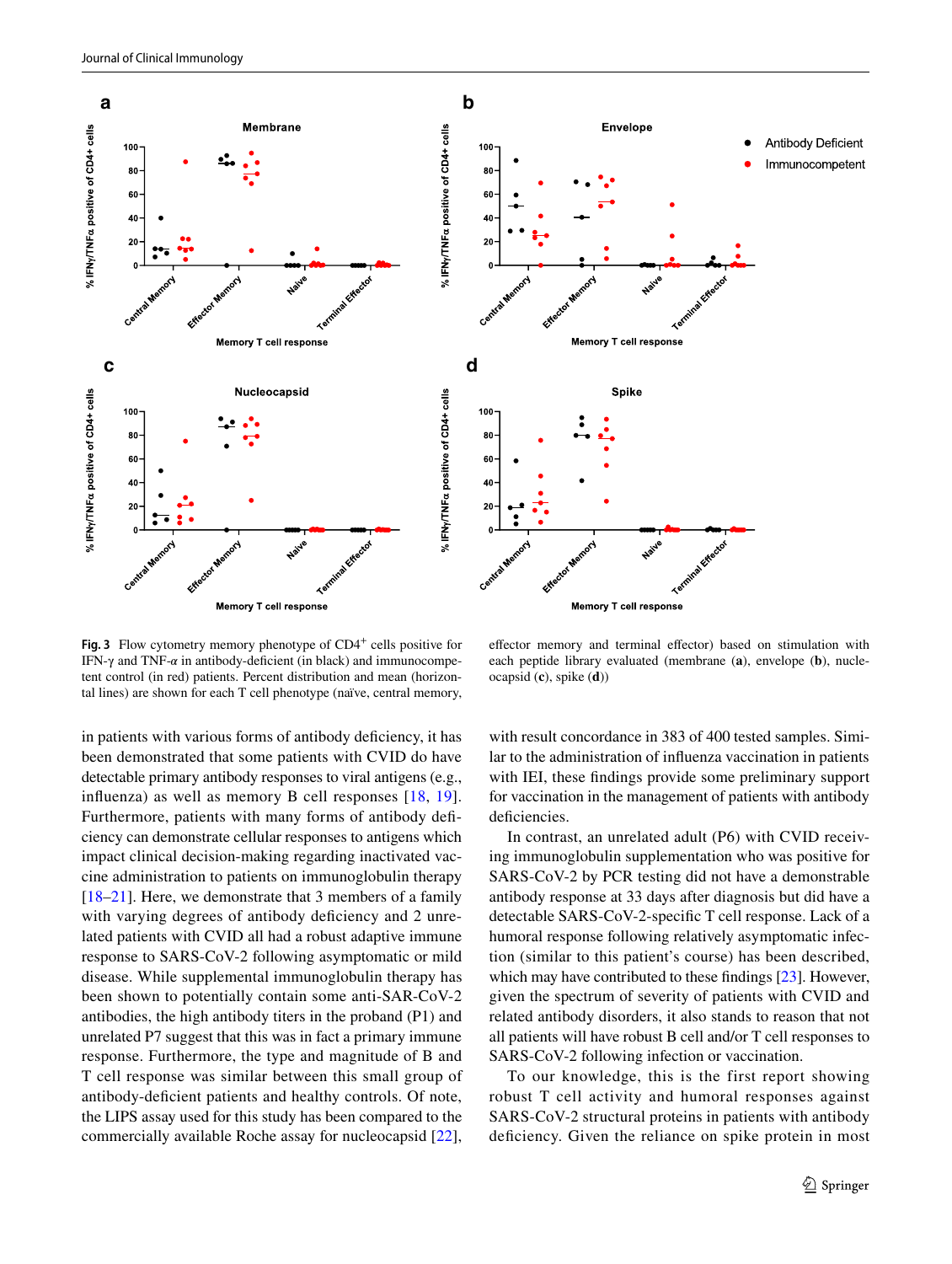candidate vaccines [[24](#page-6-4), [25\]](#page-6-5), the responses demonstrated are encouraging, though additional studies will be needed to further defne the quality of the antibody response and the longevity of immune responses against SARS-CoV-2 in immunocompromised patients compared with healthy donors.

**Abbreviations** CVID: Common variable immunodeficiency; IEI: Inborn errors of immunity; IgA: Immunoglobulin A; IgG: Immunoglobulin G; IgM: Immunoglobulin M; LU: Light units; PFAPA: Periodic fever, aphthous stomatitis, pharyngitis, adenitis; SAD: Specifc antibody defciency; VST: Viral specifc T cell

**Supplementary Information** The online version contains supplementary material available at <https://doi.org/10.1007/s10875-021-01046-y>.

Acknowledgements The authors would like to thank the staff of the Center for Cancer and Immunology Research and the NIAID Laboratory of Infectious Disease for enabling this work. We also are very grateful to our patients for participating in this work. We would like to acknowledge the National Institute of Allergy and Infectious Diseases (NIAID) Centralized Sequencing Program (CSP), including Morgan Similuk, Jia Yan, Rajarshi Ghosh, Bryce Seifert, Michael Setzer, Michael Kamen, Colleen Jodarski, Kathleen Jevtich, Yunting Yu, and Rylee Duncan; the Department of Laboratory Medicine (DLM) staff members, including Adrienne Borges, Josephine Geh, and Julie Niemela; NIAID Collaborative Bioinformatics Resource (NCBR) and Frederick National Laboratory for Cancer Research (FNLCR), including Justin B. Lack and Vasudev Kuram; and the Genomic Research Integration System (GRIS) team, including Sandhya Xirasagar, Jason Barnett, Xi Cheng, Yongjie Fan, Ke Huang, Krishnaveni Kaladi, Eric Karlins , Zhiwen Li, Joseph Mackey, Andrew Oler, Daniel Veltri, Lingwen Zhang, Satishkumar Ranganathan, Nikita Vlassenko, Smilee Samuel, and Robert Gilmore, Office of Cyber Infrastructure and Computational Biology, NIAID, NIH, Rockville, Maryland.

**Authors' Contribution** HK, JDS, CAL, JC, and CMB conceived and designed the experiments; HK, JDS, MJW, VK, KW, CAL, and PB conducted the research; HK, JDS, CAL, JIC, CMB, and MDK analyzed data; HK, JDS, CAL, JIC, CMB, and MDK wrote the manuscript; IF, AK, and KMR provided patient samples and history; LN and MW provided genetic sequencing support. All authors have read and approved the fnal manuscript.

**Funding** This work was supported by grants from the Jefrey Modell Foundation, the Board of Visitors of the Children's National Health System, the Katzen Foundation, the Connor Family Foundation, and the intramural research programs of the National Institute of Allergy and Infectious Diseases and the National Institute of Dental and Craniofacial Research.

This project has been funded in whole or in part with federal funds from the National Cancer Institute, National Institutes of Health, under Contract No. 75N91019D00024, Task Order No. 75N91020F00005.

The GRIS system was developed in part with Federal funds from the National Institute of Allergy and Infectious Diseases, National Institutes of Health, Department of Health and Human Services under BCBB Support Services Contract HHSN316201300006W/ HHSN27200002 to MSC, Inc.

**Data Availability** This data or associated data is not in a data repository.

**Code Availability** Not applicable.

#### **Declarations**

**Ethics Approval** All patients provided written informed consent on protocols approved by the National Institutes of Health Institutional Review Board.

**Consent to Participate** See above.

**Consent for Publication** All authors concur with the submission of this manuscript, and the material submitted for publication is original research and has not been previously reported and is not under consideration for publication elsewhere.

**Conflict of Interest** CMB is co-founder and on the scientifc advisory boards for Catamaran Bio and Mana Therapeutics with stock and/or ownership, is on the Board of Directors for Caballeta Bio with stock options and has stock in Neximmune and Repertoire Immune Medicine.MDK is on a scientifc advisory panel for Enzyvant Therapeutics. The other authors declare that there are no conficts of interests.

# **References**

- <span id="page-5-0"></span>1. Zhu N, Zhang D, Wang W, Li X, Yang B, Song J, Zhao X, Huang B, Shi W, Lu R, Niu P, Zhan F, Ma X, Wang D, Xu W, Wu G, Gao GF, Tan W, I. China Novel Coronavirus, T. Research, A novel coronavirus from patients with pneumonia in china, 2019. N Engl J Med. 2020;382:727–33.
- <span id="page-5-1"></span>2. Guan WJ, Liang WH, Zhao Y, Liang HR, Chen ZS, Li YM, Liu XQ, Chen RC, Tang CL, Wang T, Ou CQ, Li L, Chen PY, Sang L, Wang W, Li JF, Li CC, Ou LM, Cheng B, Xiong S, Ni ZY, Xiang J, Hu Y, Liu L, Shan H, Lei CL, Peng YX, Wei L, Liu Y, Hu YH, Peng P, Wang JM, Liu JY, Chen Z, Li G, Zheng ZJ, Qiu SQ, Luo J, Ye CJ, Zhu SY, Cheng LL, Ye F, Li SY, Zheng JP, Zhang NF, Zhong NS, He JX, C. China Medical Treatment Expert Group for, Comorbidity and its impact on 1590 patients with COVID-19 in China: a nationwide analysis. Eur Respir J. 2020;55(5):2000547. [https://doi.org/10.1183/13993003.](https://doi.org/10.1183/13993003.00547-2020) [00547-2020.](https://doi.org/10.1183/13993003.00547-2020)
- <span id="page-5-2"></span>3. Minotti C, Tirelli F, Barbieri E, Giaquinto C, Dona D. How is immunosuppressive status afecting children and adults in SARS-CoV-2 infection? A systematic review. J Infect. 2020;81:e61–6.
- <span id="page-5-3"></span>4. Ho HE, Mathew S, Peluso MJ, Cunningham-Rundles C. Clinical outcomes and features of COVID-19 in patients with primary immunodeficiencies in New York City. J Allergy ClinImmunol-Pract. 2021;9:490-493 e492.
- 5. Shields AM, Burns SO, Savic S, Richter AG, UPC-Consortium. COVID-19 in patients with primary and secondary immunodefciency: the United Kingdom experience. J Allergy Clin Immunol. 2021;147(3):870–875.e1.
- <span id="page-5-4"></span>6. Meyts I, Bucciol G, Quinti I, Neven B, Fischer A, Seoane E, Lopez-Granados E, Gianelli C, Robles-Marhuenda A, Jeandel PY, Paillard C, Sankaran VG, Demirdag YY, Lougaris V, Aiuti A, Plebani A, Milito C, Dalm VA, Guevara-Hoyer K, Sanchez-Ramon S, Bezrodnik L, Barzaghi F, Gonzalez-Granado LI, Hayman GR, Uzel G, Mendonca LO, Agostini C, Spadaro G, Badolato R, Soresina A, Vermeulen F, Bosteels C, Lambrecht BN, Keller M, Mustillo PJ, Abraham RS, Gupta S, Ozen A, Karakoc-Aydiner E, Baris S, Freeman A, Yamazaki-Nakashimada M, Scheffler-Mendoza S, Espinosa-Padilla S, Gennery AR, Jolles S, Espinoza Y, Poli MC, Fieschi C, Hauck F, Cunningham-Rundles C, Mahlaoui N, ICoIEo Immunity, Warnatz K, Sullivan KE, Tangye SG. Coronavirus disease 2019 in patients with inborn errors of immunity: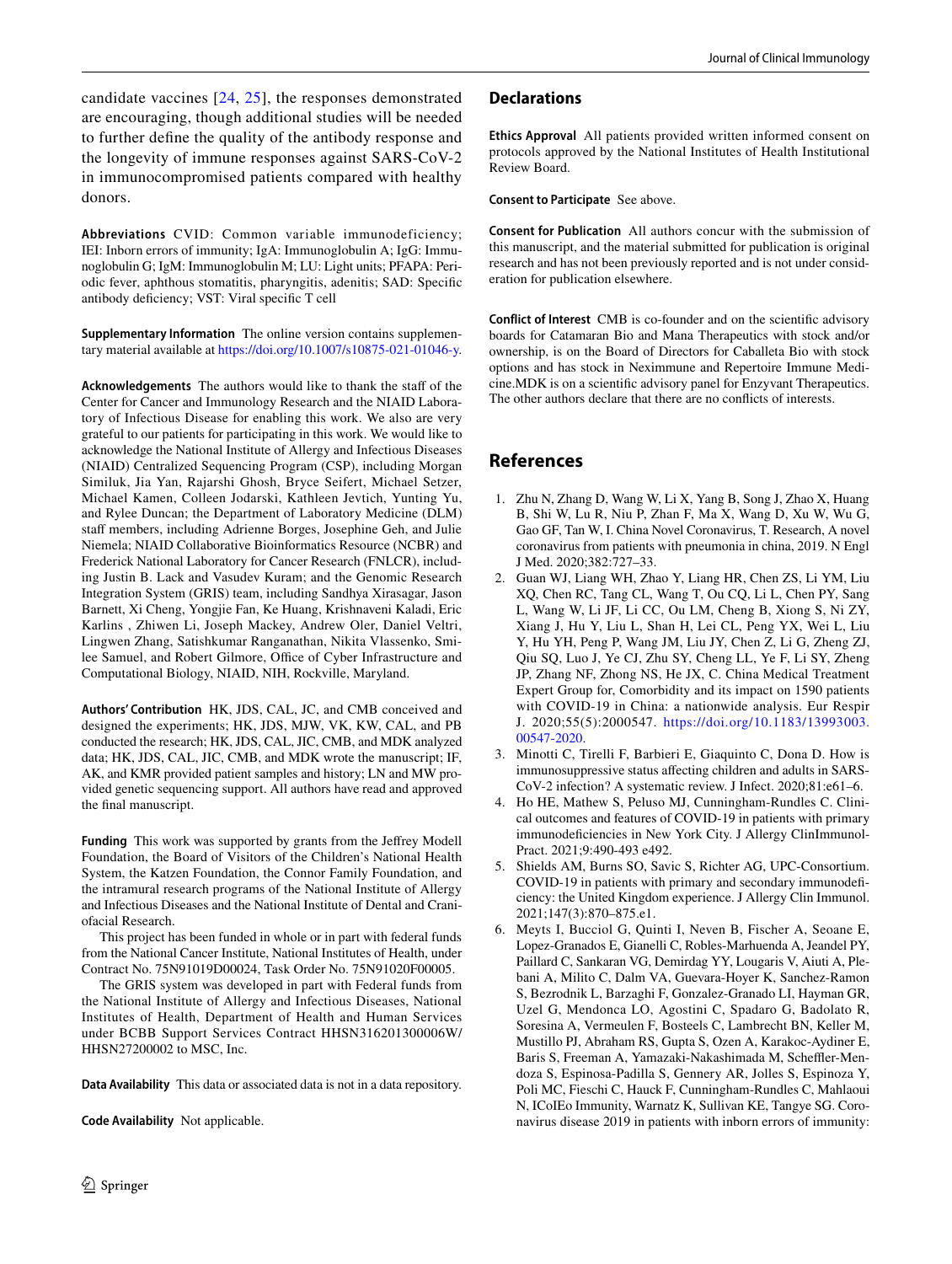an international study. J Allergy Clin Immunol. 2021;147(2):520– 31. <https://doi.org/10.1016/j.jaci.2020.09.010>.

- <span id="page-6-6"></span>7. Quinti I, Lougaris V, Milito C, Cinetto F, Pecoraro A, Mezzaroma I, Mastroianni CM, Turriziani O, Bondioni MP, Filippini M, Soresina A, Spadaro G, Agostini C, Carsetti R, Plebani A. A possible role for B cells in COVID-19? Lesson from patients with agammaglobulinemia. J Allergy ClinImmunol. 2020;146:211-213 e214.
- <span id="page-6-0"></span>8. Grifoni A, Weiskopf D, Ramirez SI, Mateus J, Dan JM, Moderbacher CR, Rawlings SA, Sutherland A, Premkumar L, Jadi RS, Marrama D, de Silva AM, Frazier A, Carlin AF, Greenbaum JA, Peters B, Krammer F, Smith DM, Crotty S, Sette A. Targets of T cell responses to SARS-CoV-2 coronavirus in humans with COVID-19 disease and unexposed individuals. Cell. 2020;181:1489-1501 e1415.
- <span id="page-6-1"></span>9. Burbelo PD, Riedo FX, Morishima C, Rawlings S, Smith D, Das S, Strich JR, Chertow DS, Davey RT Jr, Cohen JI. Detection of nucleocapsid antibody to SARS-CoV-2 is more sensitive than antibody to spike protein in COVID-19 patients. J Infect Dis. 2020;222:206–13. <https://doi.org/10.1093/infdis/jiaa273>.
- <span id="page-6-2"></span>10. Long QX, Liu BZ, Deng HJ, Wu GC, Deng K, Chen YK, Liao P, Qiu JF, Lin Y, Cai XF, Wang DQ, Hu Y, Ren JH, Tang N, Xu YY, Yu LH, Mo Z, Gong F, Zhang XL, Tian WG, Hu L, Zhang XX, Xiang JL, Du HX, Liu HW, Lang CH, Luo XH, Wu SB, Cui XP, Zhou Z, Zhu MM, Wang J, Xue CJ, Li XF, Wang L, Li ZJ, Wang K, Niu CC, Yang QJ, Tang XJ, Zhang Y, Liu XM, Li JJ, Zhang DC, Zhang F, Liu P, Yuan J, Li Q, Hu JL, Chen J, Huang AL. Antibody responses to SARS-CoV-2 in patients with COVID-19. Nat Med. 2020;26:845–8.
- <span id="page-6-3"></span>11. Braun J, Loyal L, Frentsch M, Wendisch D, Georg P, Kurth F, Hippenstiel S, Dingeldey M, Kruse B, Fauchere F, Baysal E, Mangold M, Henze L, Lauster R, Mall MA, Beyer K, Rohmel J, Voigt S, Schmitz J, Miltenyi S, Demuth I, Muller MA, Hocke A, Witzenrath M, Suttorp N, Kern F, Reimer U, Wenschuh H, Drosten C, Corman VM, Giesecke-Thiel C, Sander LE, Thiel A. SARS-CoV-2-reactive T cells in healthy donors and patients with COVID-19. Nature. 2020;587:270–4.
- <span id="page-6-7"></span>12. Keller MD, Harris KM, Jensen-Wachspress MA, Kankate VV, Lang H, Lazarski CA, Durkee-Shock J, Lee PH, Chaudhry K, Webber K, Datar A, Terpilowski M, Reynolds EK, Stevenson EM, Val S, Shancer Z, Zhang N, Ulrey R, Ekanem U, Stanojevic M, Geiger A, Liang H, Hoq F, Abraham AA, Hanley PJ, Cruz CR, Ferrer K, Dropulic L, Gangler K, Burbelo PD, Jones RB, Cohen JI, Bollard CM. SARS-CoV-2-specifc T cells are rapidly expanded for therapeutic use and target conserved regions of the membrane protein. Blood. 2020;136:2905–17.
- <span id="page-6-8"></span>13. Perez E, Bonilla FA, Orange JS, Ballow M. Specifc antibody deficiency: controversies in diagnosis and management. Front Immunol. 2017;8:586.
- <span id="page-6-9"></span>14. Morbach H, Eichhorn EM, Liese JG, Girschick HJ. Reference values for B cell subpopulations from infancy to adulthood. Clin Exp Immunol. 2010;162:271–9.
- <span id="page-6-10"></span>15. Freiberger T, Ravcukova B, Grodecka L, Pikulova Z, Stikarovska D, Pesak S, Kuklinek P, Jarkovsky J, Salzer U, Litzman J. Sequence variants of the TNFRSF13B gene in Czech CVID and IgAD patients in the context of other populations. Hum Immunol. 2012;73:1147–54.
- 16. Martinez-Gallo M, Radigan L, Almejun MB, Martinez-Pomar N, Matamoros N, Cunningham-Rundles C. TACI mutations and impaired B-cell function in subjects with CVID and healthy heterozygotes. J Allergy Clin Immunol. 2013;131:468–76.
- <span id="page-6-11"></span>17. Salzer U, Bacchelli C, Buckridge S, Pan-Hammarstrom Q, Jennings S, Lougaris V, Bergbreiter A, Hagena T, Birmelin J, Plebani

A, Webster AD, Peter HH, Suez D, Chapel H, McLean-Tooke A, Spickett GP, Anover-Sombke S, Ochs HD, Urschel S, Belohradsky BH, Ugrinovic S, Kumararatne DS, Lawrence TC, Holm AM, Franco JL, Schulze I, Schneider P, Gertz EM, Schafer AA, Hammarstrom L, Thrasher AJ, Gaspar HB, Grimbacher B. Relevance of biallelic versus monoallelic TNFRSF13B mutations in distinguishing disease-causing from risk-increasing TNFRSF13B variants in antibody defciency syndromes. Blood. 2009;113:1967–76.

- <span id="page-6-12"></span>18. Hartley GE, Edwards ESJ, Bosco JJ, Ojaimi S, Stirling RG, Cameron PU, Flanagan K, Plebanski M, Hogarth PM, O'Hehir RE, van Zelm MC. Infuenza-specifc IgG1(+) memory B-cell numbers increase upon booster vaccination in healthy adults but not in patients with predominantly antibody defciency. Clin Transl Immunology. 2020;9:e1199.
- <span id="page-6-13"></span>19 Friedmann D, Goldacker S, Peter HH, Warnatz K. Preserved cellular immunity upon infuenza vaccination in most patients with common variable immunodefciency. J Allergy ClinImmunol-Pract. 2020;8:2332-2340 e2335.
- 20. Paroli M, Accapezzato D, Francavilla V, Insalaco A, Plebani A, Balsano F, Barnaba V. Long-lasting memory-resting and memoryefector CD4+ T cells in human X-linked agammaglobulinemia. Blood. 2002;99:2131–7.
- <span id="page-6-14"></span>21. Liu Y, Wu Y, Lam KT, Lee PP, Tu W, Lau YL. Dendritic and T cell response to infuenza is normal in the patients with X-linked agammaglobulinemia. J Clin Immunol. 2012;32:421–9.
- <span id="page-6-15"></span>22. Elecsys® Anti-SARS-CoV-2. Package Insert 2020–07, V4.0; Material Numbers 09203095190 and 09203079190.
- <span id="page-6-16"></span>23. Jiang C, Wang Y, Hu M, Wen L, Wen C, Wang Y, Zhu W, Tai S, Jiang Z, Xiao K, Faria NR, De Clercq E, Xu J, Li G. Antibody seroconversion in asymptomatic and symptomatic patients infected with severe acute respiratory syndrome coronavirus 2 (SARS-CoV-2). Clin Transl Immunology. 2020;9:e1182.
- <span id="page-6-4"></span>24. Folegatti PM, Ewer KJ, Aley PK, Angus B, Becker S, Belij-Rammerstorfer S, Bellamy D, Bibi S, Bittaye M, Clutterbuck EA, Dold C, Faust SN, Finn A, Flaxman AL, Hallis B, Heath P, Jenkin D, Lazarus R, Makinson R, Minassian AM, Pollock KM, Ramasamy M, Robinson H, Snape M, Tarrant R, Voysey M, Green C, Douglas AD, Hill AVS, Lambe T, Gilbert SC, Pollard AJ, Oxford CVTG. Safety and immunogenicity of the ChAdOx1 nCoV-19 vaccine against SARS-CoV-2: a preliminary report of a phase 1/2, single-blind, randomised controlled trial. Lancet. 2020;396:467–78.
- <span id="page-6-5"></span>25. Jackson LA, Anderson EJ, Rouphael NG, Roberts PC, Makhene M, Coler RN, McCullough MP, Chappell JD, Denison MR, Stevens LJ, Pruijssers AJ, McDermott A, Flach B, Doria-Rose NA, Corbett KS, Morabito KM, O'Dell S, Schmidt SD, Swanson PA II, Padilla M, Mascola JR, Neuzil KM, Bennett H, Sun W, Peters E, Makowski M, Albert J, Cross K, Buchanan W, Pikaart-Tautges R, Ledgerwood JE, Graham BS, Beigel JH, R.N.A.S.G. An mRNA vaccine against SARS-CoV-2 - preliminary report. N Engl J Med. 2020;383:1920–31.

The content of this publication does not necessarily refect the views or policies of the Department of Health and Human Services, nor does mention of trade names, commercial products, or organizations imply endorsement by the US Government.

**Publisher's Note** Springer Nature remains neutral with regard to jurisdictional claims in published maps and institutional afliations.